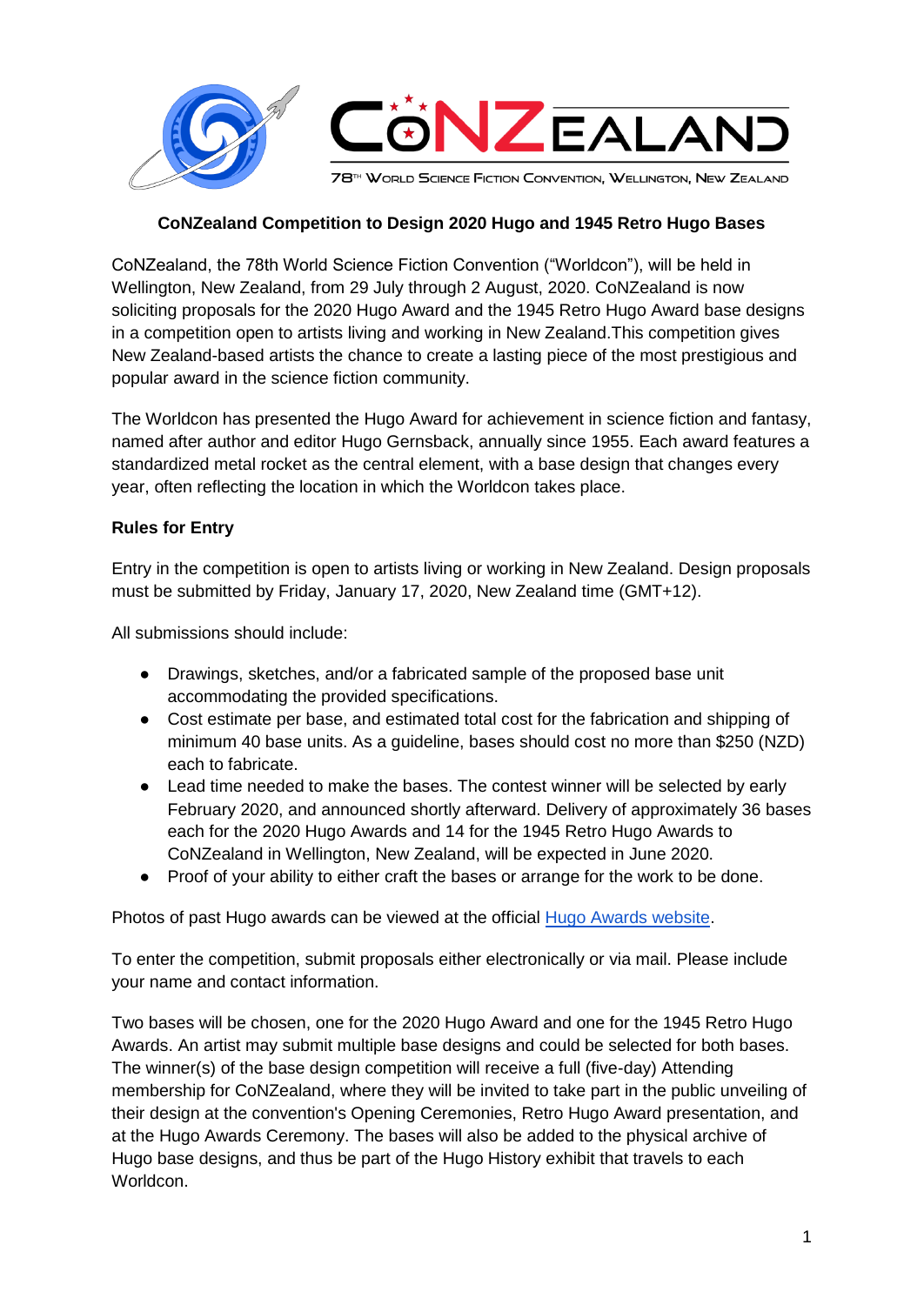

The winning design is kept secret until the Worldcon, therefore strict confidentiality applies to the winning design until the convention. We regret that competition entries cannot be returned, and CoNZealand reserves the right to not select from the competition entries.

# **Electronic Submission**

Please email proposals to hugo-base@conzealand.nz. Include the requested information, and a JPG, TIFF, PNG, or GIF image of your design.

# **Postal Submission**

Please send the requested information, along with a sketch/drawing/sample base (or a flash drive containing your sketch/drawing), to:

CoNZealand PO Box 15483 Miramar Wellington 6243 New Zealand

If you have any questions, please contact us at hugo-base@conzealand.nz

## **Base Specifications**

Your proposal must conform to certain general and technical specifications, as follows:

- Bases may be made of wood, metal, lucite, or any other material that has a fixed form. Native materials such as native timber or Oamaru stone would be welcome, subject to international customs and transport. Materials that are fragile, or change form with age or extremes of temperature, are not suitable.
- The theme for both base designs is "Exploration and Discovery". A strong New Zealand influence is required. For the Retro Hugo, stylistic elements consistent with the 1940's are also welcome. Copyrighted/trademarked elements should not be included, and designs featuring them will be disqualified.
- Space must be left on the base for affixing a plaque or plaques indicating (in an easily readable, 12 pt font) the names of the convention, the winner, and the category of the award.
- Bases must be designed in such a way that the silver Hugo rocket, supplied by CoNZealand, is an integral part of the design. In addition, The base should be large and heavy enough to keep the award from being unstable, but should not be too large or compete with the rocket for focus.
- Rockets will be bolted to the bases from below the tailfins, and must be able to stand on a flat surface. Hanging designs, or those which rely on gravity other than Earth standard, are not acceptable.